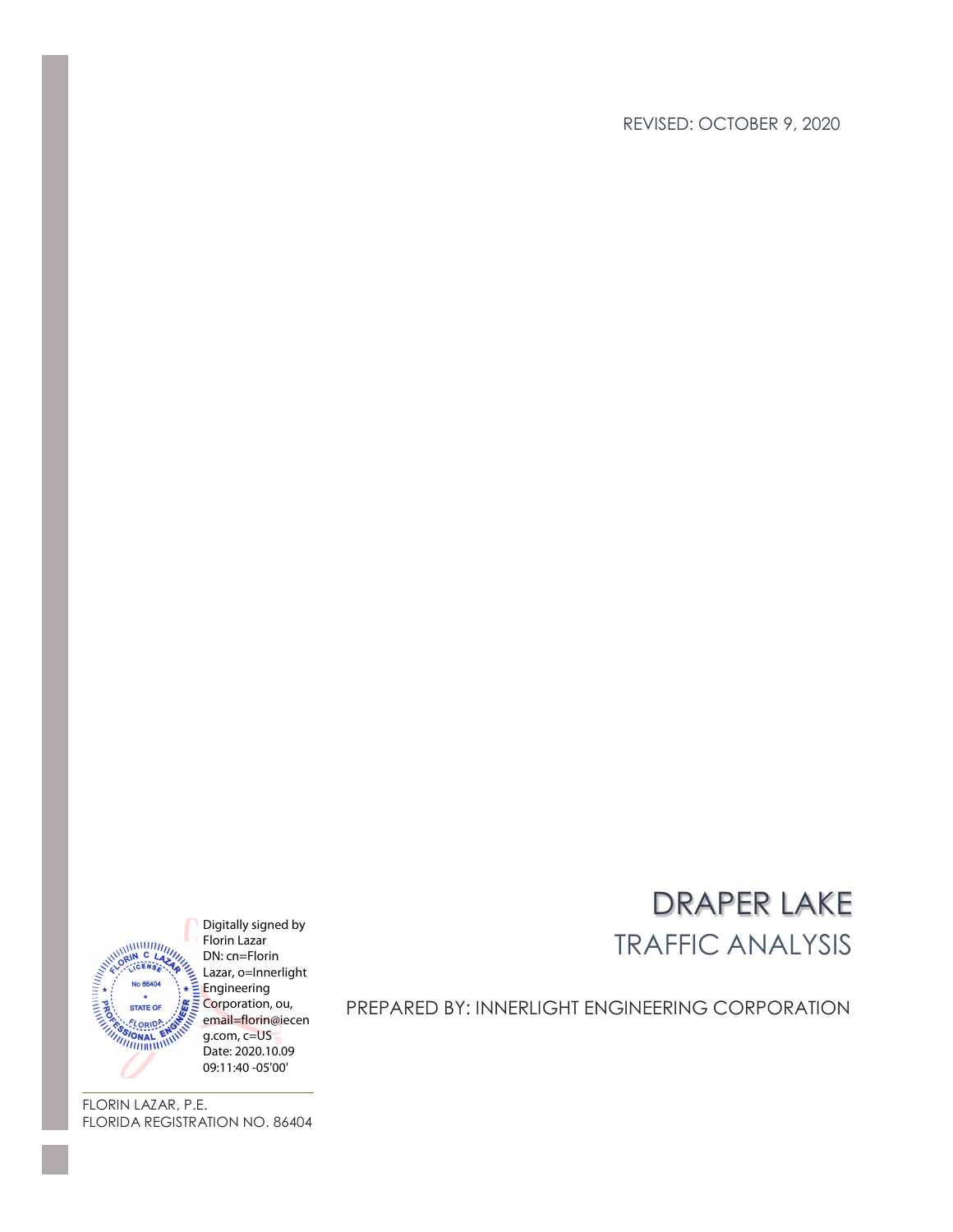

# **DRAPER LAKE TRAFFIC ANALYSIS**

#### *PREPARED FOR:*

D.R. HORTON 25366 PROFIT DRIVE DAPHNE, ALABAMA 36526

*PREPARED BY:*

INNERLIGHT ENGINEERING CORPORATION 11490 EMERALD COAST PARKWAY, SUITE 2W MIRAMAR BEACH, FLORIDA 32550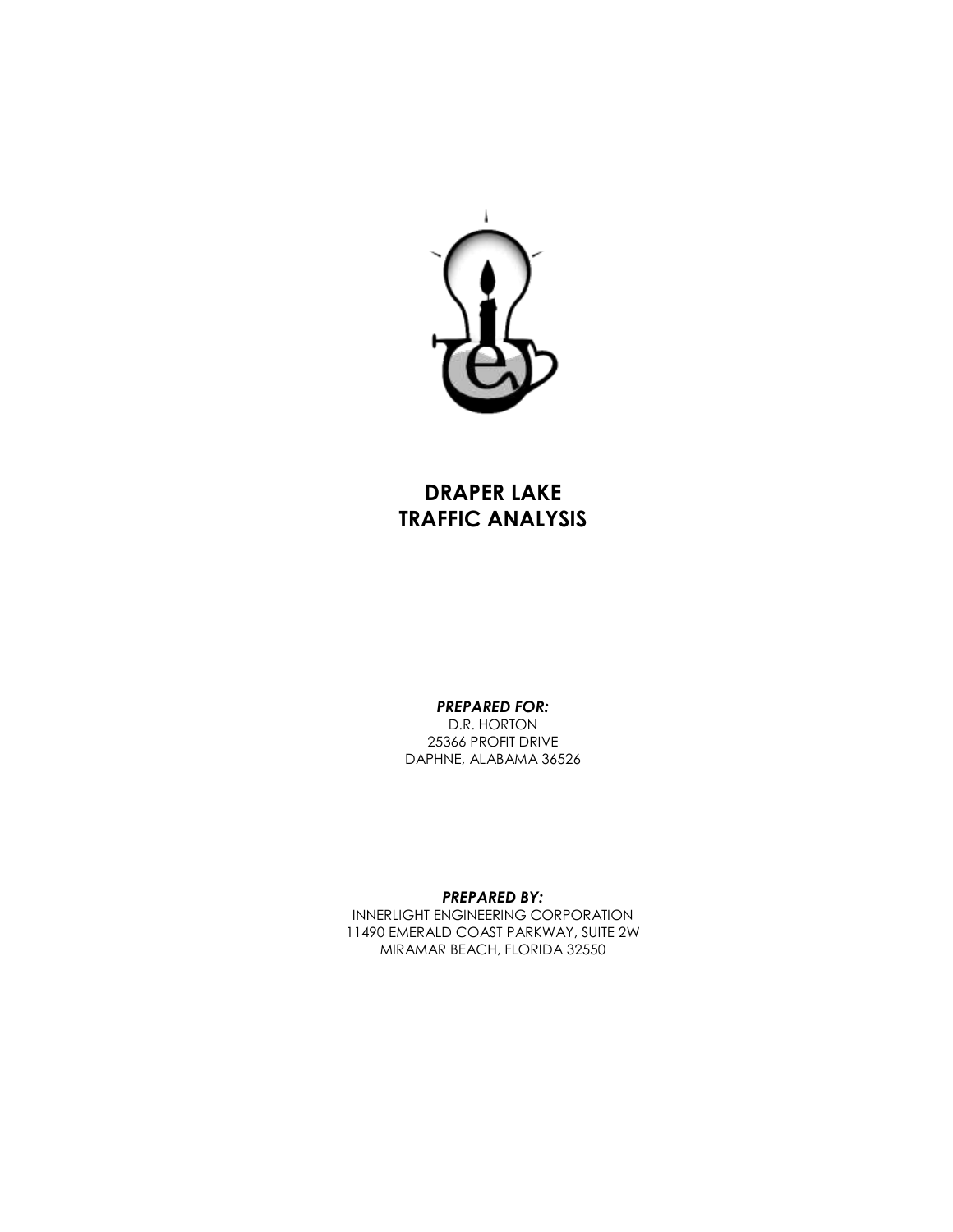## **Table of Contents**

# <span id="page-2-0"></span>**Table of Figures**

|  | Figure 1 - PM Peak Hour Traffic Assignement. |  |
|--|----------------------------------------------|--|

# List of Tables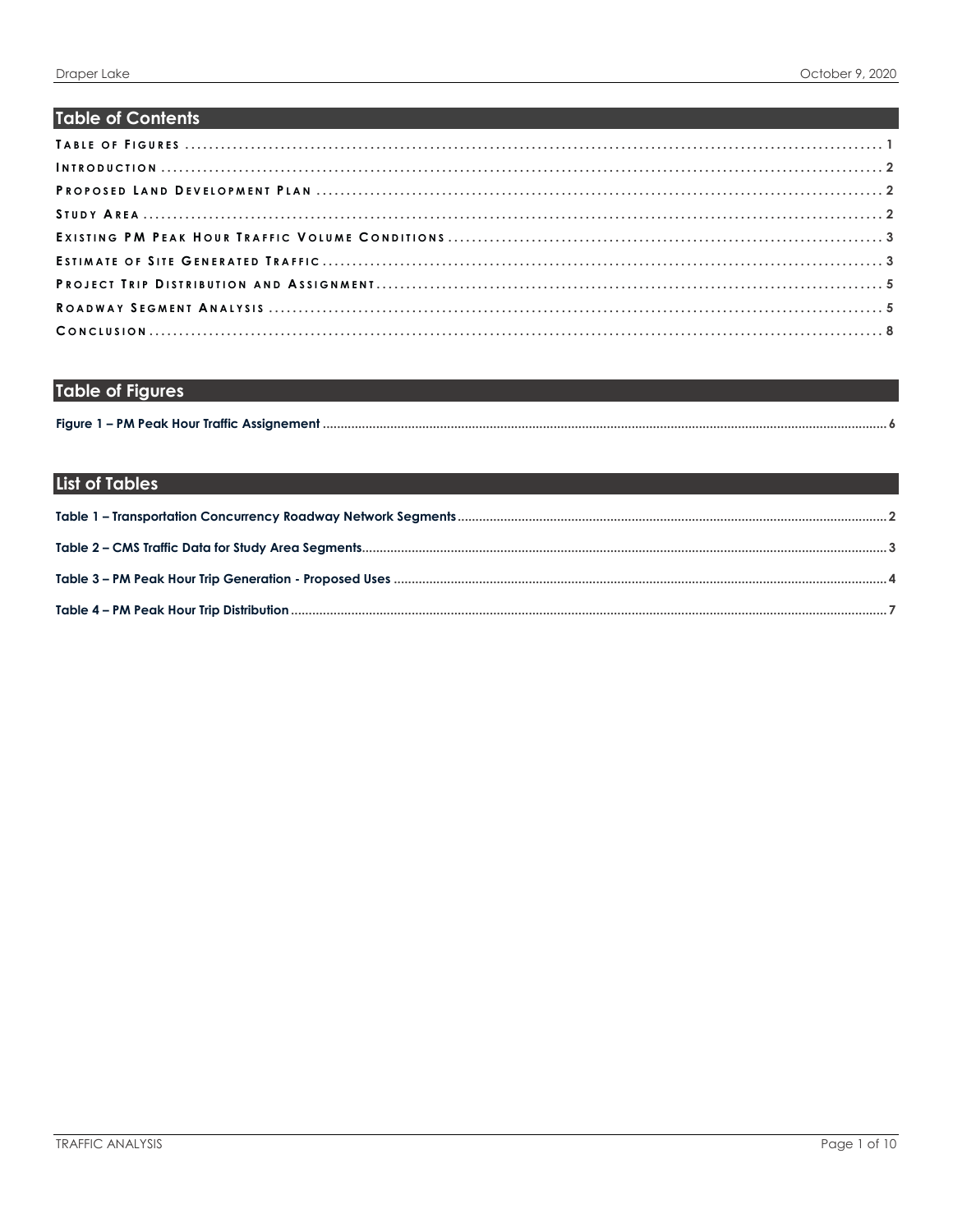#### <span id="page-3-0"></span>**Introduction**

This report summarizes the transportation concurrency analysis conducted for the Draper Lake project. This analysis has been completed in accordance with the Walton County Land Development Code (LDC) Appendix C.3 - Transportation Concurrency Management System *Methodology and Procedures*.

#### <span id="page-3-1"></span>**Proposed Land Development Plan**

The Draper Lake project proposes approximately 70 Single family detached units, 6000 sf of Shopping Center and associated infrastructure (i.e. driveways, stormwater management) in Walton County, Florida. The total project site is approximately 35.19 acres. Generally, the site is located on the west of County Road 30A, between the intersections of Blue Pine Blvd and Triggerfish Road with CR 30A. The parcel is located within Section 1, Township 03 South, Range 20 West. The existing site vacant wooded.

#### <span id="page-3-2"></span>**Study Area**

Project traffic was assigned onto concurrency roadway segments within a half mile driving radius of the site. **Figure 1** illustrates the study area. The study area is further described in the *Project Trip Distribution and Assignment* section of this report. Segments of the Walton County Transportation Concurrency Roadway Network within a half mile driving range of the subject site include the following:

| Segment#                | <b>Road Name</b> | <b>Section</b>                  | <b>Segment Description</b>         | <b>Direction</b> |
|-------------------------|------------------|---------------------------------|------------------------------------|------------------|
| <b>County Road 30-A</b> |                  |                                 |                                    |                  |
| C0030A.040-E            | <b>CR 30-A</b>   | US 98 (West End) to CR 393      | Allen Loop (East) to CR 393        | EB               |
| C0030A.040-W            | <b>CR 30-A</b>   | CR 393 to US 98 (West End)      | CR 393 to Allen Loop (East)        | <b>WB</b>        |
| C0030A.050-E            | <b>CR 30-A</b>   | CR 393 to CR 83                 | CR 393 to Acacia Street            | <b>EB</b>        |
| C0030A.050-W            | <b>CR 30-A</b>   | CR 83 to CR 393                 | Acacia Street to CR 393            | <b>WB</b>        |
| C0030A.060-E            | <b>CR 30-A</b>   | CR 393 to CR 83                 | Acacia Street to Village Boulevard | EB               |
| C0030A.060-W            | <b>CR 30-A</b>   | CR 83 to CR 393                 | Village Boulevard to Acacia Street | <b>WB</b>        |
| C0030A.070-E            | <b>CR 30-A</b>   | CR 393 to CR 83                 | Village Boulevard to CR 83         | <b>EB</b>        |
| C0030A.070-W            | <b>CR 30-A</b>   | CR 83 to CR 393                 | CR 83 to Village Boulevard         | <b>WB</b>        |
| C0030A.080-E            | <b>CR 30-A</b>   | CR 83 to Forest Dunes Boulevard | CR 83 to Forest Dunes Boulevard    | EB               |
| C0030A.080-W            | <b>CR 30-A</b>   | Forest Dunes Boulevard to CR 83 | Forest Dunes Boulevard to CR 83    | <b>WB</b>        |
| <b>County Road 393</b>  |                  |                                 |                                    |                  |
| C0393.040-S             | CR 393           | US 98 (SR 30) to CR 30-A        | US 98 (SR 30) to CR 30-A           | <b>SB</b>        |
| C0393.040-N             | CR 393           | CR 30-A to US 98 (SR 30)        | CR 30-A to US 98 (SR 30)           | <b>NB</b>        |
| <b>County Road 83</b>   |                  |                                 |                                    |                  |
| C0083.020-S             | <b>CR 83</b>     | US 98 (SR 30) to CR 30-A        | The Village to CR 30-A             | <b>SB</b>        |
| C0083.020-N             | <b>CR 83</b>     | CR 30-A to US 98 (SR 30)        | CR 30-A to The Village             | <b>NB</b>        |

<span id="page-3-3"></span>*Table 1 – Transportation Concurrency Roadway Network Segments*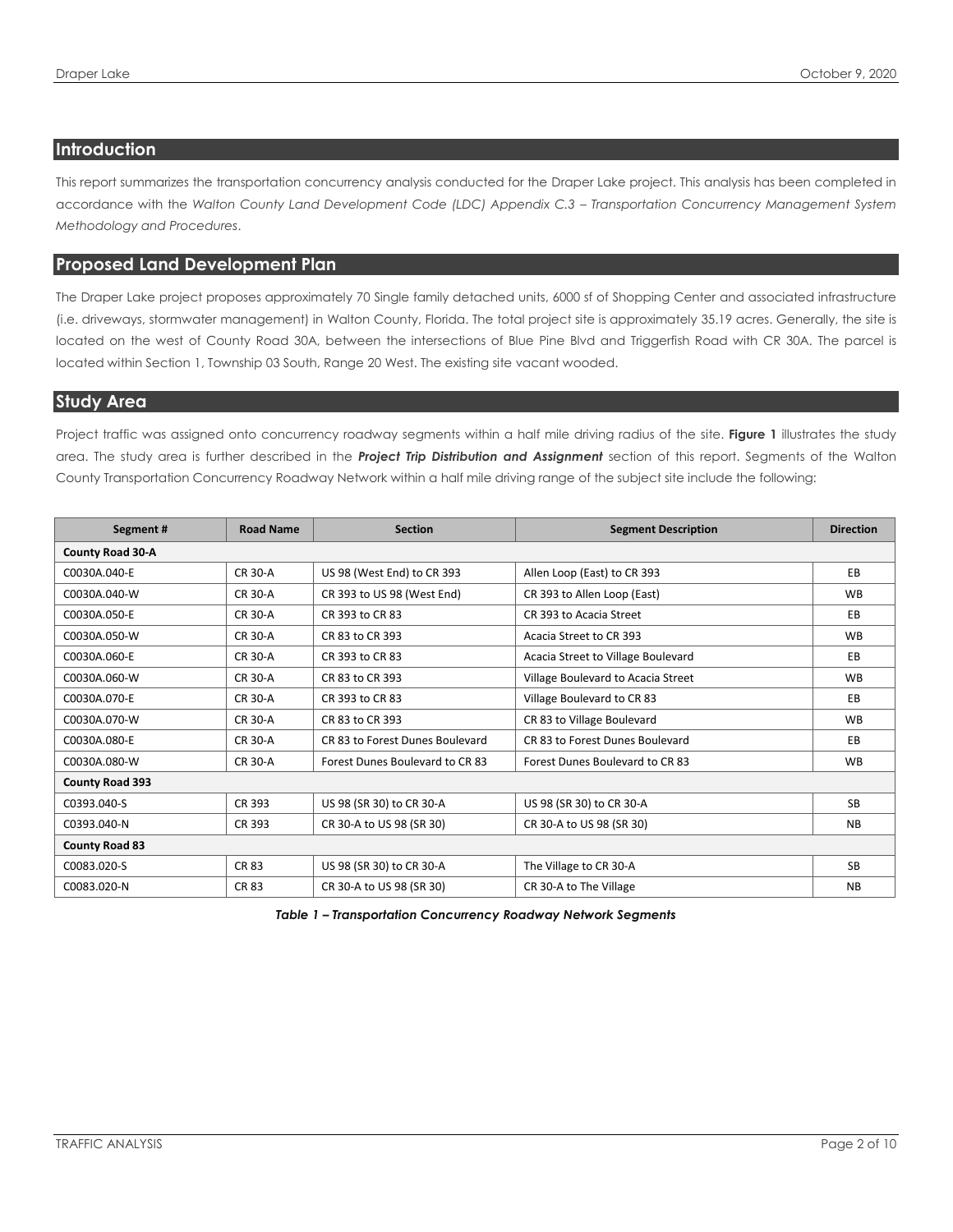### <span id="page-4-0"></span>**Existing PM Peak Hour Traffic Volume Conditions**

Information regarding roadway characteristics such as adopted level of surface (LOS) standards, service volumes, existing counts, and committed trips were obtained from the Walton County Transportation Concurrency Management System. The following information obtained is pertinent to this traffic analysis.

| Segment#               | MSV@<br><b>LOS Peak</b><br>Hr<br><b>Direction</b> | <b>Peak Hr Direction</b><br><b>2009 FDOT</b><br><b>Counts</b> | <b>Current Peak Hr</b><br><b>Direction</b><br><b>Committed Trips</b> | <b>Total Peak</b><br>Hour<br><b>Demand</b> | <b>Total Avail</b><br>Capacity | Proposed<br>Project<br><b>Traffic</b> | Remaining<br>Capacity<br><b>After Project</b> | Peak<br>Direction? |  |
|------------------------|---------------------------------------------------|---------------------------------------------------------------|----------------------------------------------------------------------|--------------------------------------------|--------------------------------|---------------------------------------|-----------------------------------------------|--------------------|--|
| County Road 30-A       |                                                   |                                                               |                                                                      |                                            |                                |                                       |                                               |                    |  |
| C0030A.040-E           | 760                                               | 285                                                           | 531                                                                  | 816                                        | $-56$                          | 8                                     | $-64$                                         |                    |  |
| C0030A.040-W           | 760                                               | 309                                                           | 599                                                                  | 908                                        | $-148$                         | 13                                    | $-161$                                        | PD                 |  |
| C0030A.050-E           | 760                                               | 329                                                           | 740                                                                  | 1069                                       | $-309$                         | 27                                    | $-336$                                        |                    |  |
| C0030A.050-W           | 760                                               | 356                                                           | 664                                                                  | 1020                                       | $-260$                         | 17                                    | $-277$                                        | PD                 |  |
| C0030A.060-E           | 760                                               | 329                                                           | 566                                                                  | 895                                        | $-135$                         | 28                                    | $-163$                                        |                    |  |
| C0030A.060-W           | 760                                               | 356                                                           | 552                                                                  | 908                                        | $-148$                         | 18                                    | $-166$                                        | PD                 |  |
| C0030A.070-E           | 760                                               | 329                                                           | 503                                                                  | 832                                        | $-72$                          | 18                                    | -90                                           |                    |  |
| C0030A.070-W           | 760                                               | 356                                                           | 523                                                                  | 879                                        | $-119$                         | 27                                    | $-146$                                        | <b>PD</b>          |  |
| C0030A.080-E           | 760                                               | 217                                                           | 423                                                                  | 640                                        | 120                            | 9                                     | 111                                           |                    |  |
| C0030A.080-W           | 760                                               | 235                                                           | 468                                                                  | 703                                        | 57                             | 13                                    | 44                                            | <b>PD</b>          |  |
| <b>County Road 393</b> |                                                   |                                                               |                                                                      |                                            |                                |                                       |                                               |                    |  |
| C0393.040-S            | 760                                               | 255                                                           | 703                                                                  | 958                                        | $-198$                         | 14                                    | $-212$                                        | <b>PD</b>          |  |
| C0393.040-N            | 760                                               | 236                                                           | 670                                                                  | 906                                        | $-146$                         | 9                                     | $-155$                                        |                    |  |
| <b>County Road 83</b>  |                                                   |                                                               |                                                                      |                                            |                                |                                       |                                               |                    |  |
| C0083.020-S            | 760                                               | 112                                                           | 157                                                                  | 269                                        | 491                            | 14                                    | 477                                           |                    |  |
| C0083.020-N            | 760                                               | 121                                                           | 201                                                                  | 322                                        | 438                            | 9                                     | 429                                           | PD                 |  |

*Table 2 – CMS Traffic Data for Study Area Segments*

#### <span id="page-4-2"></span><span id="page-4-1"></span>**Estimate of Site Generated Traffic**

To determine the number of proposed trips the project will generate, standard trip generation rates and equations from the Institute for Transportation Engineers (ITE) *Trip Generation manual, Ninth Edition*, were used. *Table 3* presents the estimated proposed trip generation information for the PM peak hour for the proposed uses of the project site.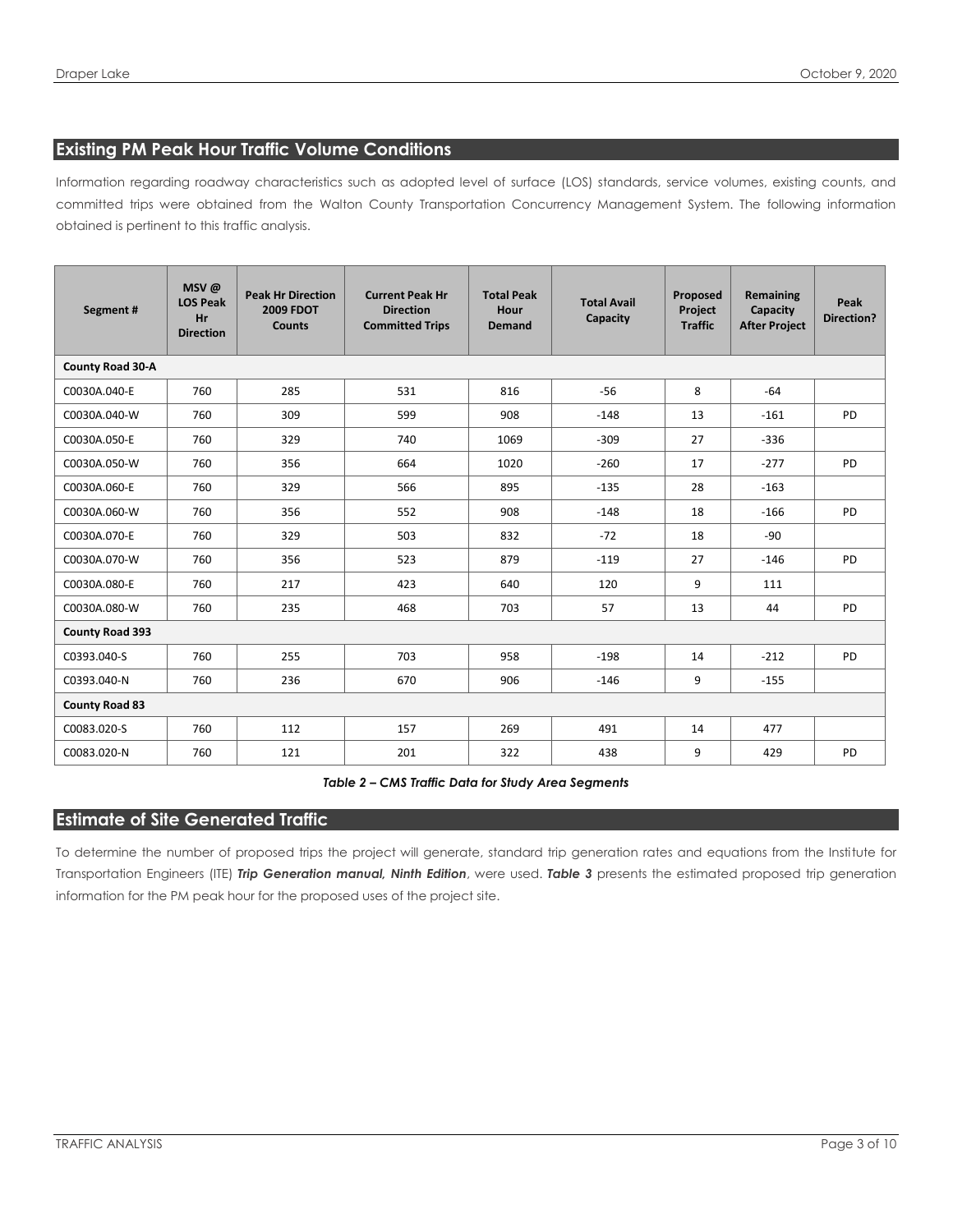|                     | <b>Project Trip Generation</b> |      |              |                      |                              |                    |                                 |         |                |                         |                 |      |                |            |                       |       |                 |                       |       |       |
|---------------------|--------------------------------|------|--------------|----------------------|------------------------------|--------------------|---------------------------------|---------|----------------|-------------------------|-----------------|------|----------------|------------|-----------------------|-------|-----------------|-----------------------|-------|-------|
| <b>ITE Land Use</b> |                                |      |              |                      | <b>Fitted Curve Equation</b> |                    | <b>Directional Distribution</b> |         |                | <b>Internal Capture</b> |                 |      |                | Unadjusted |                       |       | Adjusted        |                       |       |       |
|                     |                                | Size | <b>Units</b> | Rate per<br>1,000 SF |                              | <b>PM</b><br>Pk Hr | Entering                        |         | <b>Exiting</b> |                         | <b>Entering</b> |      | <b>Exiting</b> |            | <b>External Trips</b> |       | %<br><b>New</b> | <b>External Trips</b> |       | Total |
| Code                | <b>Land Use Description</b>    |      |              |                      |                              | <b>Trips</b>       |                                 | % Trips | % Trips        |                         | % Trips         |      | % Trips        |            | Enter                 | Exit  | <b>Trips</b>    | Enter                 | Exit  |       |
|                     |                                |      |              |                      |                              |                    |                                 |         |                |                         |                 |      |                |            |                       |       |                 |                       |       |       |
| 230                 | Single Family Detached Housing | 70   | <b>UNIT</b>  | N/A                  | $Ln(T) = 0.9 Ln(X) + 0.51$   | 76.22              | 63%                             | 48.02   | 37%            | 28.20                   | 0%              | 0.00 | 0%             | 0.00       | 48.02                 | 28.20 | 100%            | 48.02                 | 28.20 | 76.22 |
| 820                 | Shopping Center                | 6000 | SF           | 3.71                 |                              | 22.26              | 48%                             | 10.68   | 52%            | 11.58                   | 0%              | 0.00 | 0%             | 0.00       | 10.68                 | 11.58 | 66%             | 7.05                  | 7.64  | 14.69 |
|                     | <b>TOTAL</b>                   |      |              |                      |                              |                    |                                 | 59      |                | 40                      |                 |      |                | 0          | 59                    | 40    |                 | 55                    | 36    | 91    |

<span id="page-5-0"></span>*Table 3 – PM Peak Hour Trip Generation - Proposed Uses*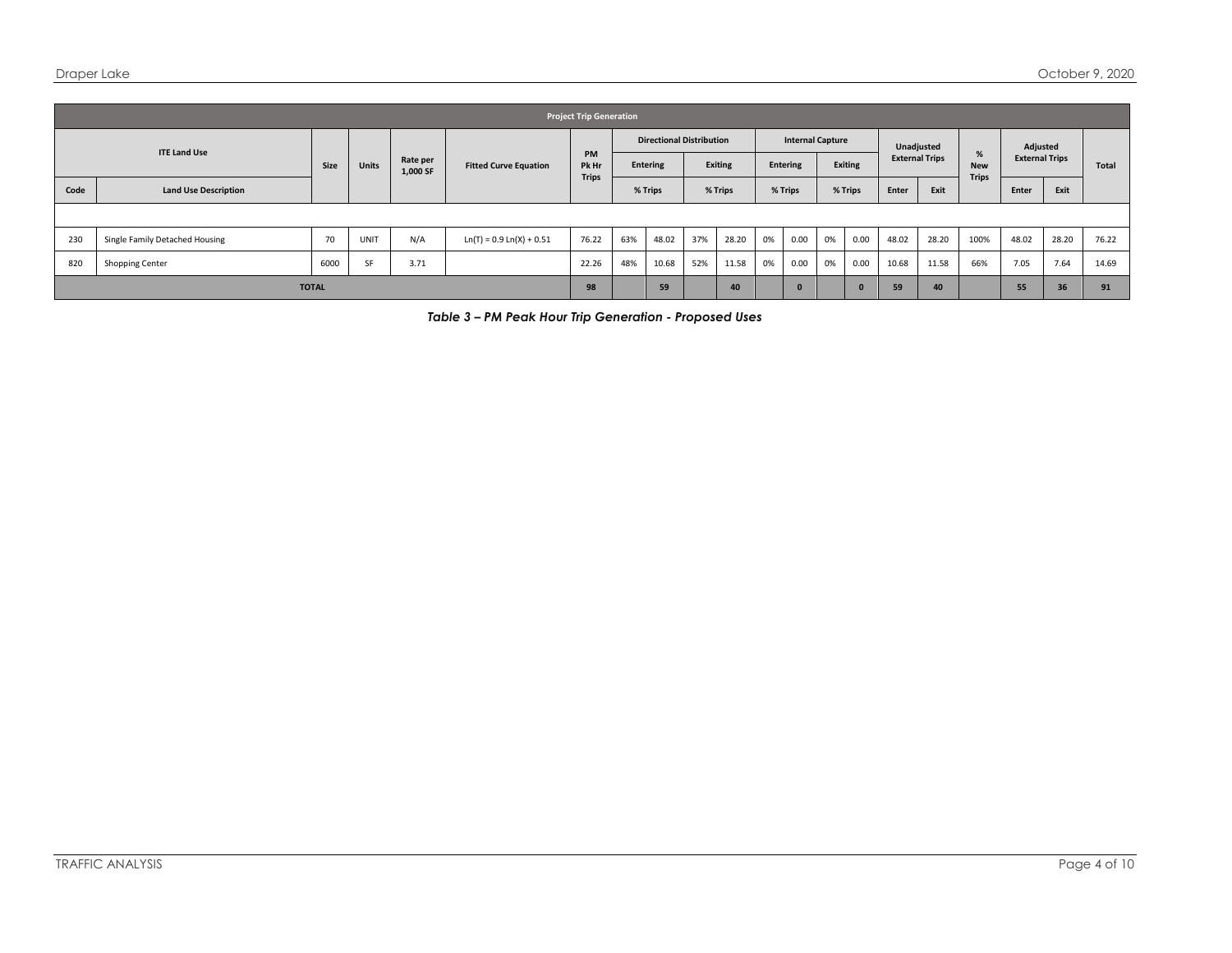#### <span id="page-6-0"></span>**Project Trip Distribution and Assignment**

County Road 83 and County Road 393 are the closest roadways in the Walton County Transportation Concurrency Management System. Project traffic from the proposed development conditions were assigned onto the external roadway system based on knowledge of travel patterns within the area. As required for transportation concurrency analyses, project traffic was distributed onto the roadway segments within a half mile radius of the access to the nearest concurrency system roadway. Figure 1 illustrates the project traffic assignments. This figure also illustrates the 3% volume thresholds of the segments just outside of the traffic study area to show that trips generated do not exceed this threshold.

### <span id="page-6-1"></span>**Roadway Segment Analysis**

As required by the Walton County LDC for transportation concurrency analysis the project traffic was assigned and distributed to all roadway segments within 1/2 mile driving radius of each access point of the project. Table 5 below presents the estimated proposed trip distribution for the PM peak hour.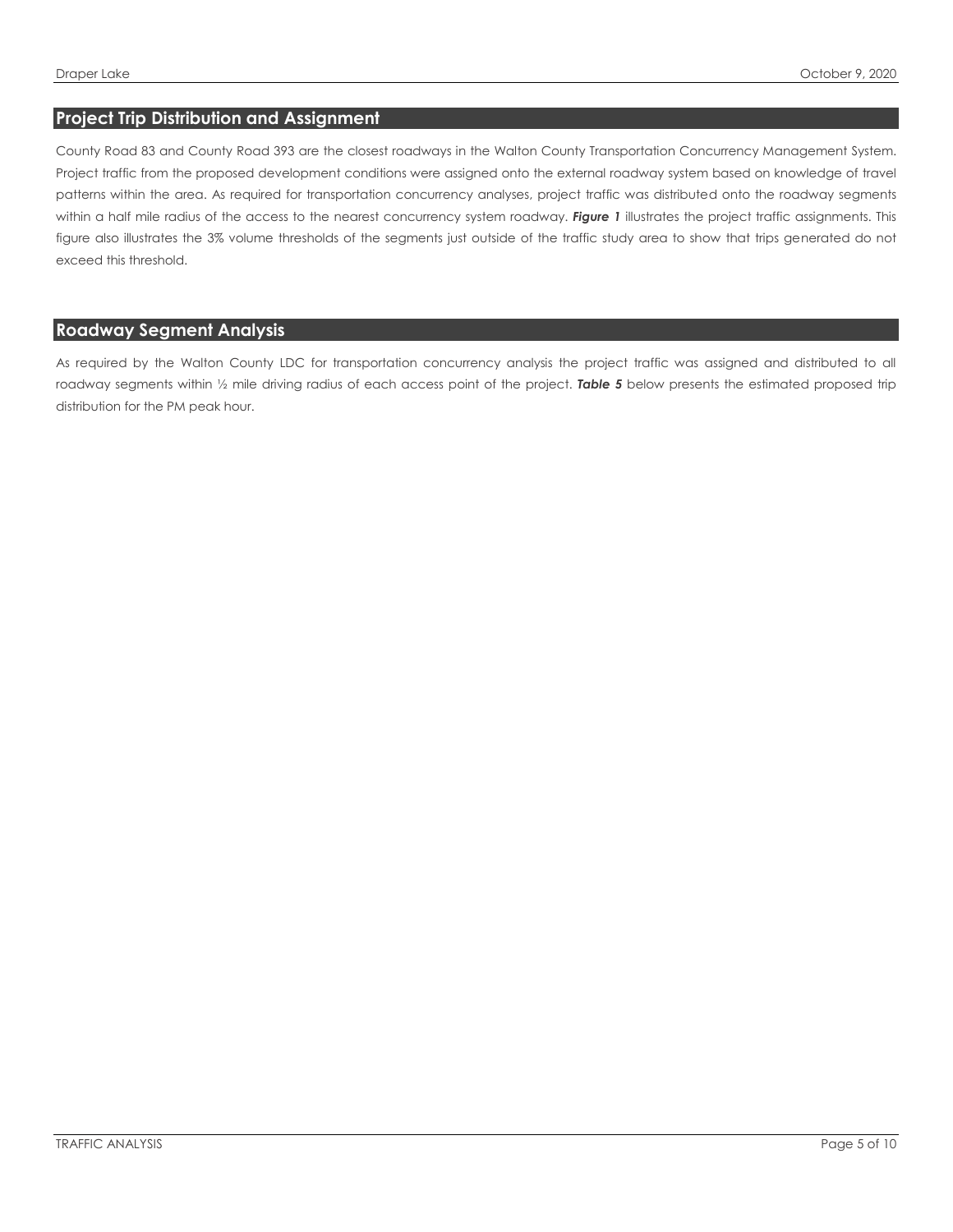

<span id="page-7-0"></span>PM PEAK HOUR PROJECT TRAFFIC ASSIGNMENT

**DRAPER LAKE** 

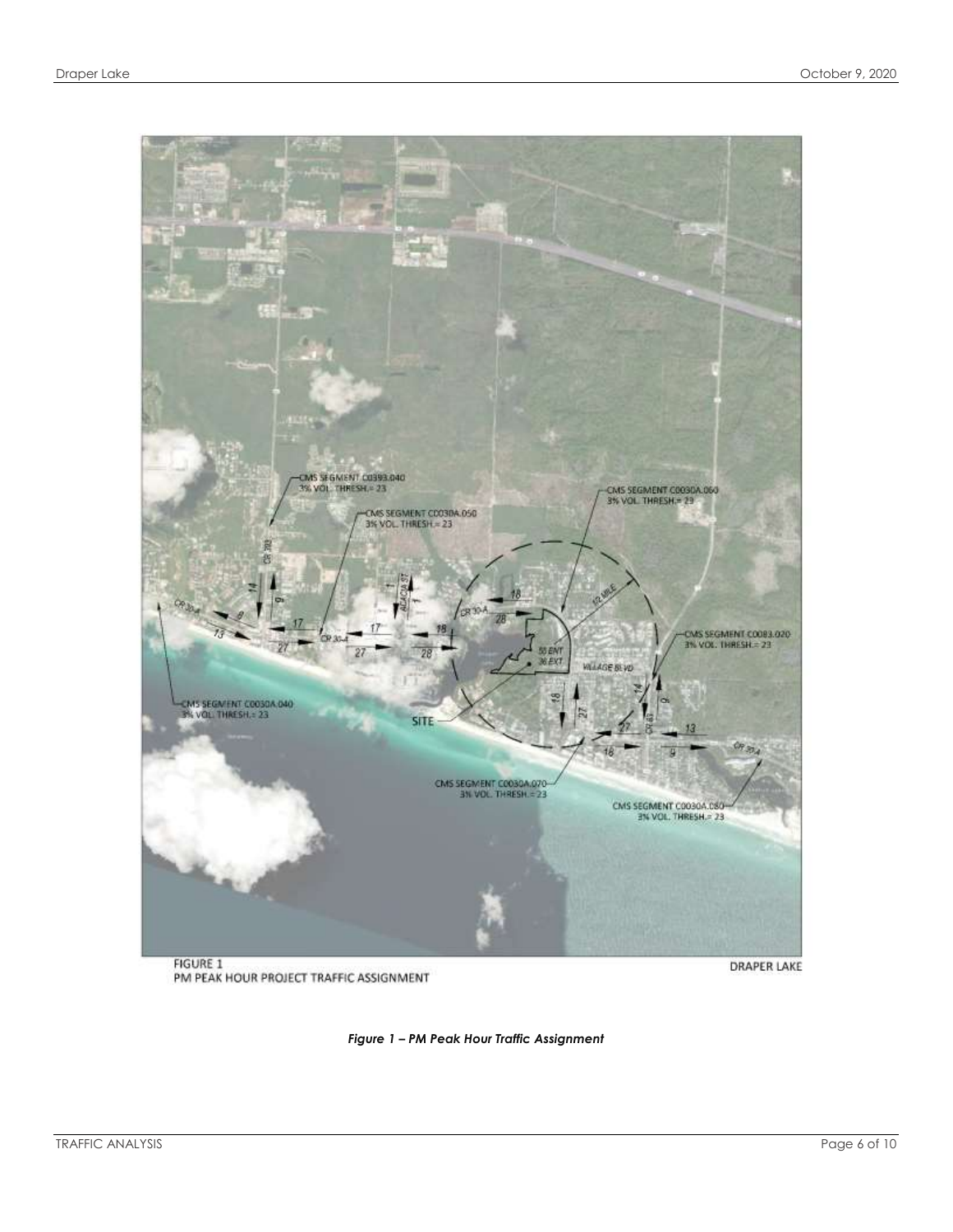| Segment#               | <b>Road Name</b> | <b>Section</b>                  | <b>Segment Description</b>            | Dir       | Adopted<br><b>LOS</b><br><b>Standard</b> | $MSV$ @<br><b>LOS Peak</b><br>Hr<br><b>Direction</b> | Peak Hr<br><b>Direction</b><br>2009<br><b>FDOT</b><br><b>Counts</b> | Current<br>Peak Hr<br><b>Direction</b><br>Committed<br><b>Trips</b> | <b>Total</b><br>Peak<br>Hour<br><b>Demand</b> | <b>Total</b><br>Avail<br>Capacity | Proposed<br>Project<br><b>Traffic</b> | Project<br><b>Traffic</b><br>as a %<br><b>of</b><br>Capacity | 3%<br><b>Service</b><br>Volume<br><b>Threshold</b> | Remaining<br>Capacity<br>After<br>Project | Peak<br><b>Direction?</b> |
|------------------------|------------------|---------------------------------|---------------------------------------|-----------|------------------------------------------|------------------------------------------------------|---------------------------------------------------------------------|---------------------------------------------------------------------|-----------------------------------------------|-----------------------------------|---------------------------------------|--------------------------------------------------------------|----------------------------------------------------|-------------------------------------------|---------------------------|
| County Road 30-A       |                  |                                 |                                       |           |                                          |                                                      |                                                                     |                                                                     |                                               |                                   |                                       |                                                              |                                                    |                                           |                           |
| C0030A.040-E           | CR 30-A          | US 98 (West End) to CR 393      | Allen Loop (East) to CR 393           | EB        | D                                        | 760                                                  | 285                                                                 | 531                                                                 | 816                                           | $-56$                             | 8                                     | 1.05%                                                        | 23                                                 | $-64$                                     |                           |
| C0030A.040-W           | CR 30-A          | CR 393 to US 98 (West End)      | CR 393 to Allen Loop (East)           | WB        | D                                        | 760                                                  | 309                                                                 | 599                                                                 | 908                                           | $-148$                            | 13                                    | 1.71%                                                        | 23                                                 | $-161$                                    | PD                        |
| C0030A.050-E           | CR 30-A          | CR 393 to CR 83                 | CR 393 to Acacia Street               | EB        | D                                        | 760                                                  | 329                                                                 | 740                                                                 | 1069                                          | $-309$                            | 27                                    | 3.55%                                                        | 23                                                 | $-336$                                    |                           |
| C0030A.050-W           | CR 30-A          | CR 83 to CR 393                 | Acacia Street to CR 393               | WB        | D                                        | 760                                                  | 356                                                                 | 664                                                                 | 1020                                          | $-260$                            | 17                                    | 2.24%                                                        | 23                                                 | $-277$                                    | PD                        |
| C0030A.060-E           | CR 30-A          | CR 393 to CR 83                 | Acacia Street to Village<br>Boulevard | EB        | D                                        | 760                                                  | 329                                                                 | 566                                                                 | 895                                           | $-135$                            | 28                                    | 3.68%                                                        | 23                                                 | $-163$                                    |                           |
| C0030A.060-W           | CR 30-A          | CR 83 to CR 393                 | Village Boulevard to Acacia<br>Street | <b>WB</b> | D                                        | 760                                                  | 356                                                                 | 552                                                                 | 908                                           | $-148$                            | 18                                    | 2.37%                                                        | 23                                                 | $-166$                                    | PD                        |
| C0030A.070-E           | CR 30-A          | CR 393 to CR 83                 | Village Boulevard to CR 83            | EB.       | D                                        | 760                                                  | 329                                                                 | 503                                                                 | 832                                           | $-72$                             | 18                                    | 2.37%                                                        | 23                                                 | $-90$                                     |                           |
| C0030A.070-W           | CR 30-A          | CR 83 to CR 393                 | CR 83 to Village Boulevard            | WB        | D                                        | 760                                                  | 356                                                                 | 523                                                                 | 879                                           | $-119$                            | 27                                    | 3.55%                                                        | 23                                                 | $-146$                                    | PD                        |
| C0030A.080-E           | CR 30-A          | CR 83 to Forest Dunes Boulevard | CR 83 to Forest Dunes<br>Boulevard    | EB        | D                                        | 760                                                  | 217                                                                 | 423                                                                 | 640                                           | 120                               | 9                                     | 1.18%                                                        | 23                                                 | 111                                       |                           |
| C0030A.080-W           | CR 30-A          | Forest Dunes Boulevard to CR 83 | Forest Dunes Boulevard to<br>CR 83    | <b>WB</b> | D                                        | 760                                                  | 235                                                                 | 468                                                                 | 703                                           | 57                                | 13                                    | 1.71%                                                        | 23                                                 | 44                                        | PD                        |
| <b>COUNTY ROAD 393</b> |                  |                                 |                                       |           |                                          |                                                      |                                                                     |                                                                     |                                               |                                   |                                       |                                                              |                                                    |                                           |                           |
| C0393.040-S            | CR 393           | US 98 (SR 30) to CR 30-A        | US 98 (SR 30) to CR 30-A              | SB        | D                                        | 760                                                  | 255                                                                 | 703                                                                 | 958                                           | $-198$                            | 14                                    | 1.84%                                                        | 23                                                 | $-212$                                    | PD                        |
| C0393.040-N            | CR 393           | CR 30-A to US 98 (SR 30)        | CR 30-A to US 98 (SR 30)              | <b>NB</b> | D                                        | 760                                                  | 236                                                                 | 670                                                                 | 906                                           | $-146$                            | $\circ$                               | 1.18%                                                        | 23                                                 | $-155$                                    |                           |
| <b>COUNTY ROAD 83</b>  |                  |                                 |                                       |           |                                          |                                                      |                                                                     |                                                                     |                                               |                                   |                                       |                                                              |                                                    |                                           |                           |
| C0083.020-S            | CR 83            | US 98 (SR 30) to CR 30-A        | The Village to CR 30-A                | SB        | D                                        | 760                                                  | 112                                                                 | 157                                                                 | 269                                           | 491                               | 14                                    | 1.84%                                                        | 23                                                 | 477                                       |                           |
| C0083.020-N            | CR 83            | CR 30-A to US 98 (SR 30)        | CR 30-A to The Village                | <b>NB</b> | D                                        | 760                                                  | 121                                                                 | 201                                                                 | 322                                           | 438                               | $\mathbf{q}$                          | 1.18%                                                        | 23                                                 | 429                                       | <b>PD</b>                 |

<span id="page-8-0"></span>*Table 4 – PM Peak Hour Trip Distribution*